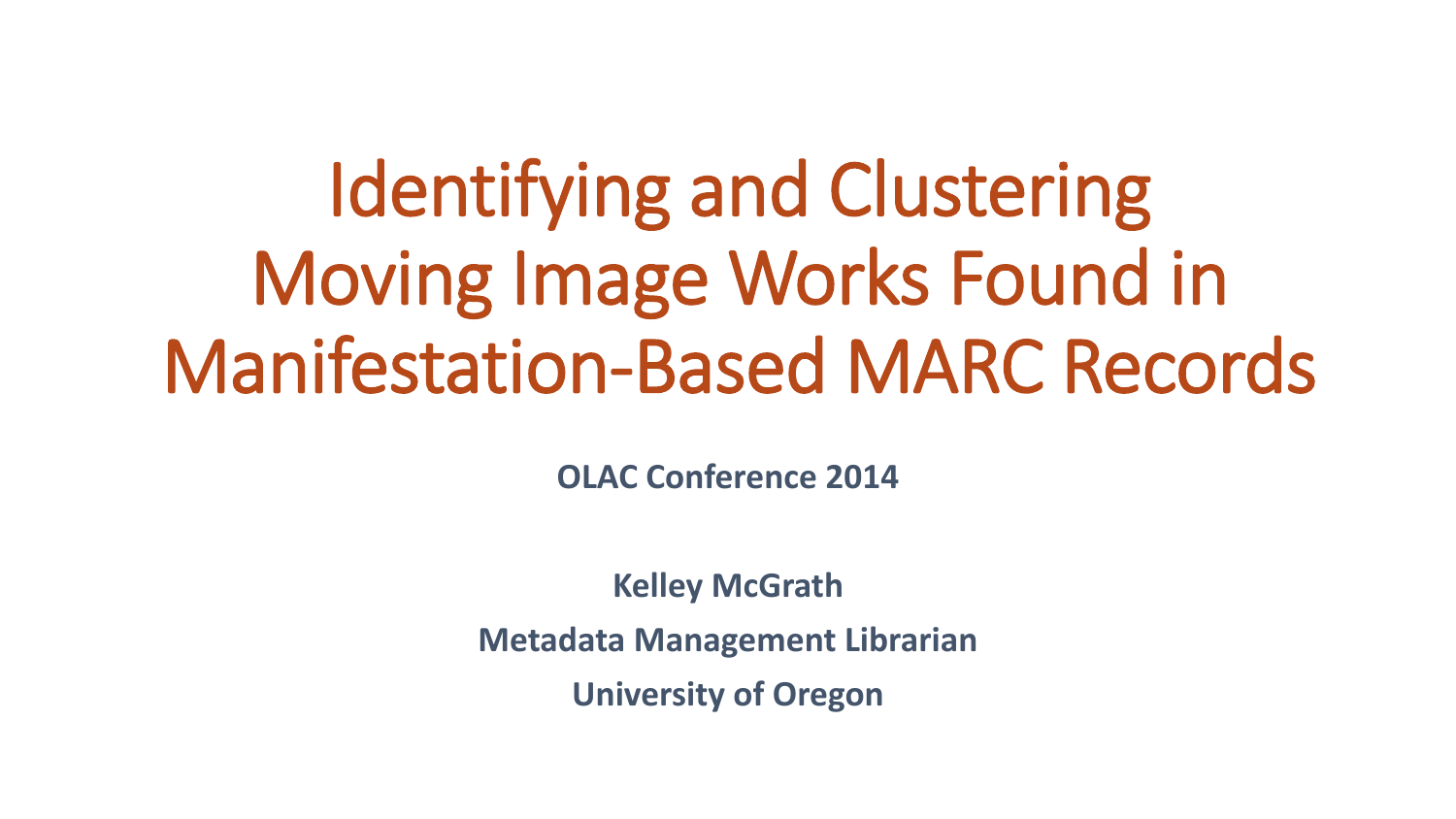### Work-Centric View

#### 1. Dracula (1931)

Director: Browning, Tod, 1882-1962

Language: English

#### Results focused on movie (work)

- Country: United States
- Genres: Feature; Fiction; Horror;

Subtitle Languages: English; French; Spanish;

Aspect Ratio: Full screen (1.33:1)

Description: After a naive real estate agent succumbs to the will of the Count, the two head to London where the vampire hopes to stroll among respectable society by day and search for potential victims by night.

#### **Get from a library:**

| 35 mm film (nitrate) (1931)<br>Spoken Language: English<br>Aspect Ratio: Unspecified (Unspecified) | Library:               | <b>Fulfillment options</b><br>below (expression,<br>manifestation, item) |
|----------------------------------------------------------------------------------------------------|------------------------|--------------------------------------------------------------------------|
| DVD (2006)                                                                                         | Libraries: $B, D, E$ , |                                                                          |
| Spoken Language: English                                                                           |                        |                                                                          |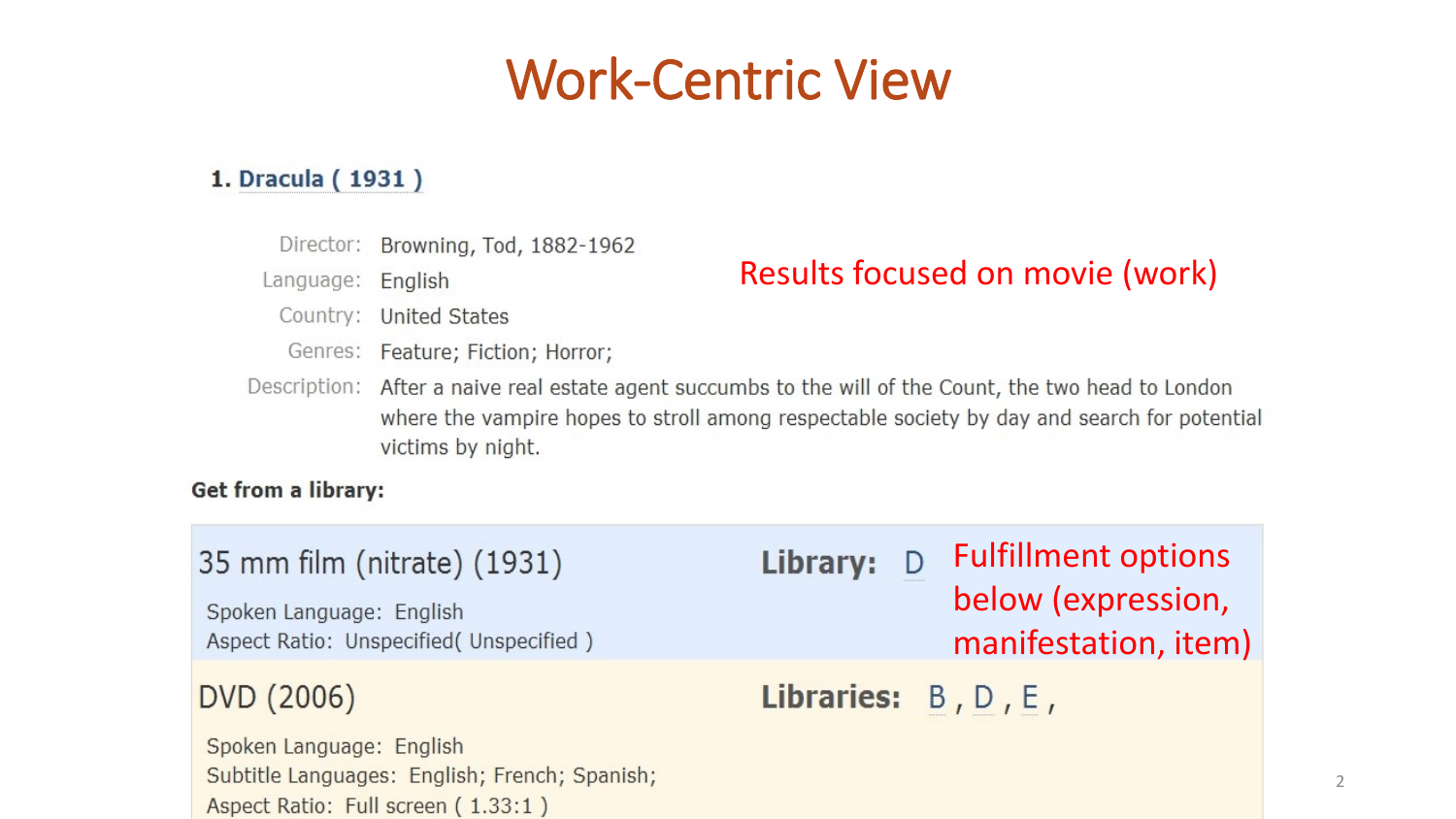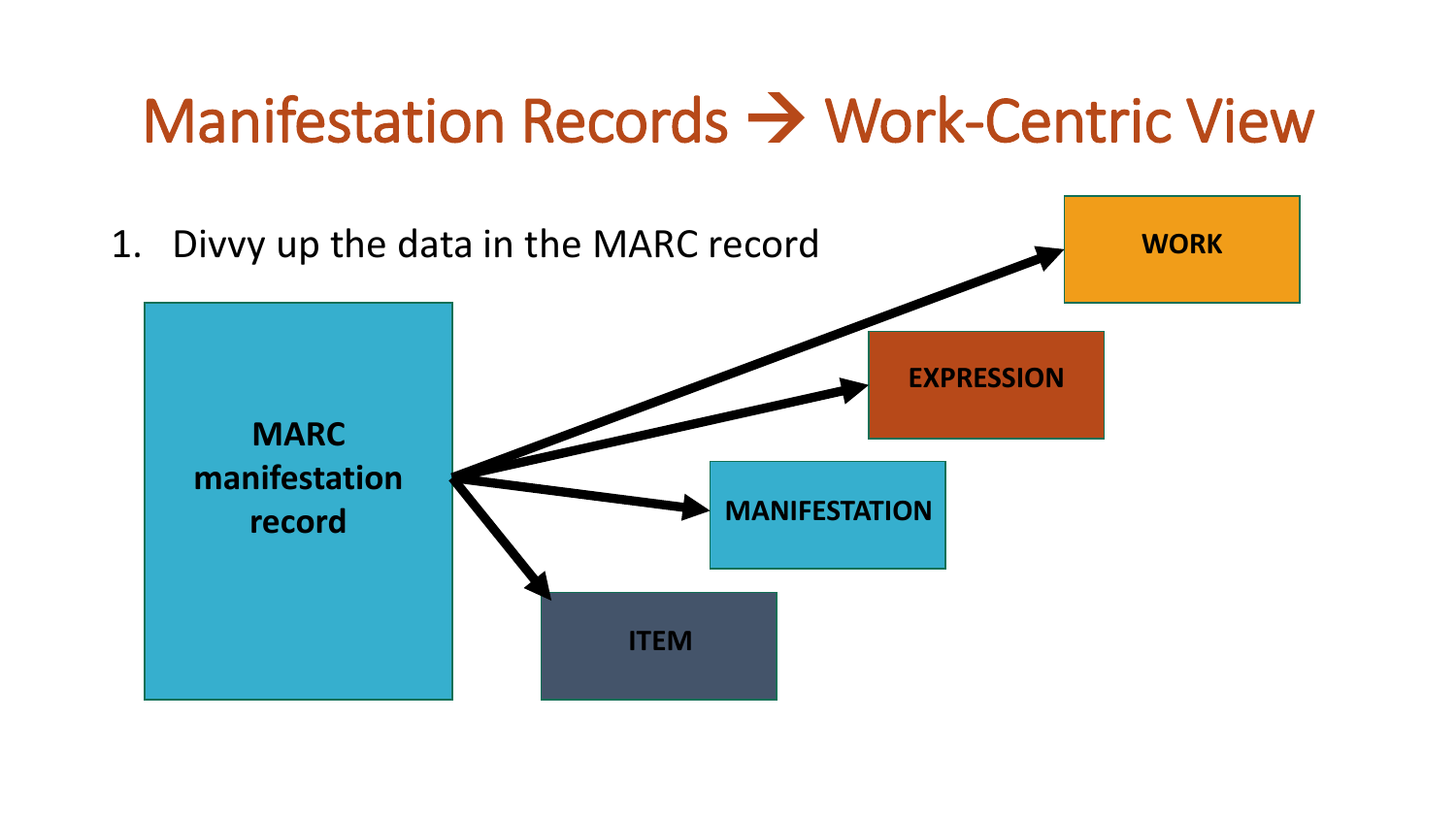### 1. Divvy up the data in the MARC record

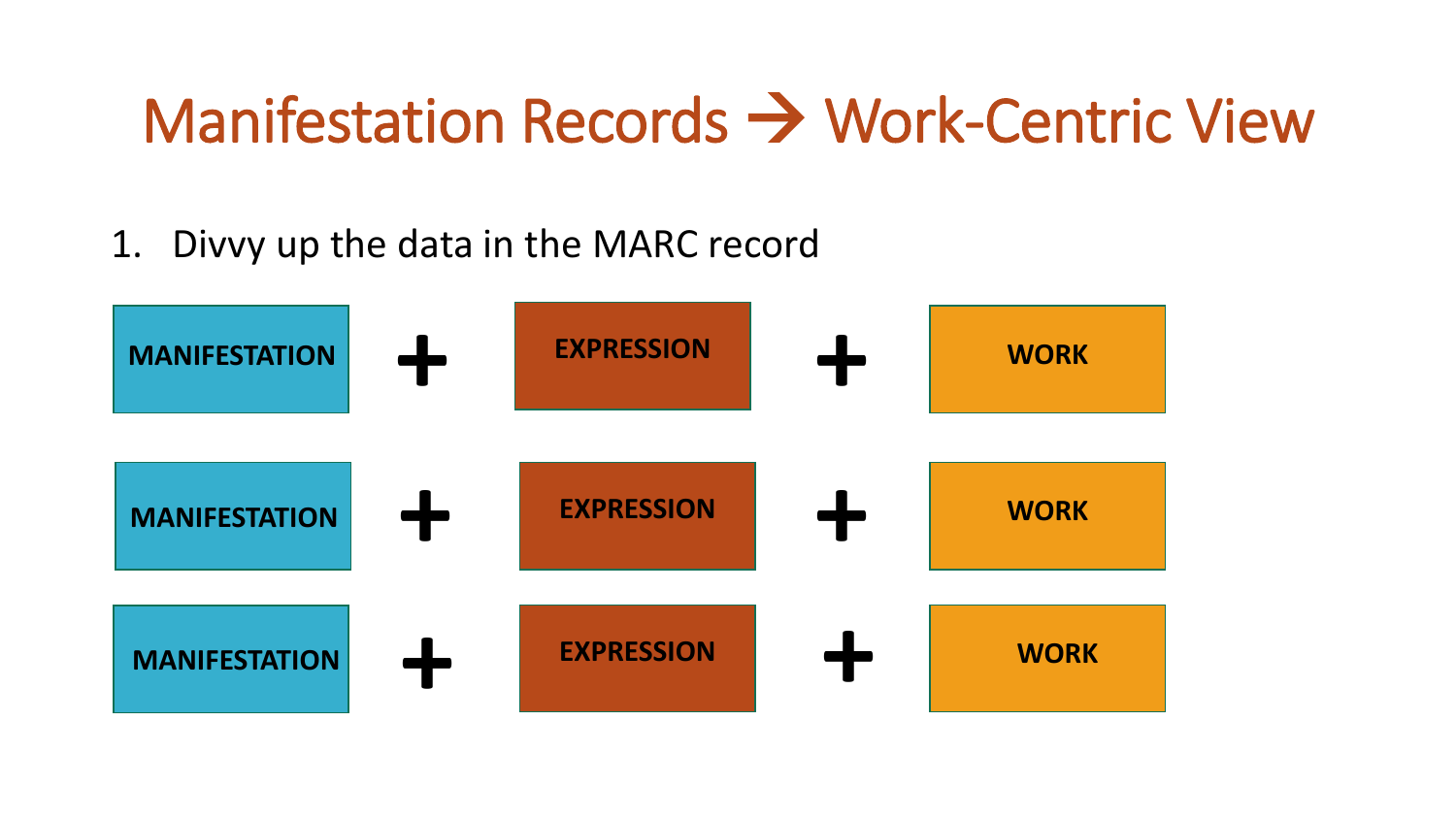### 2. Group equivalent entities and de-dupe

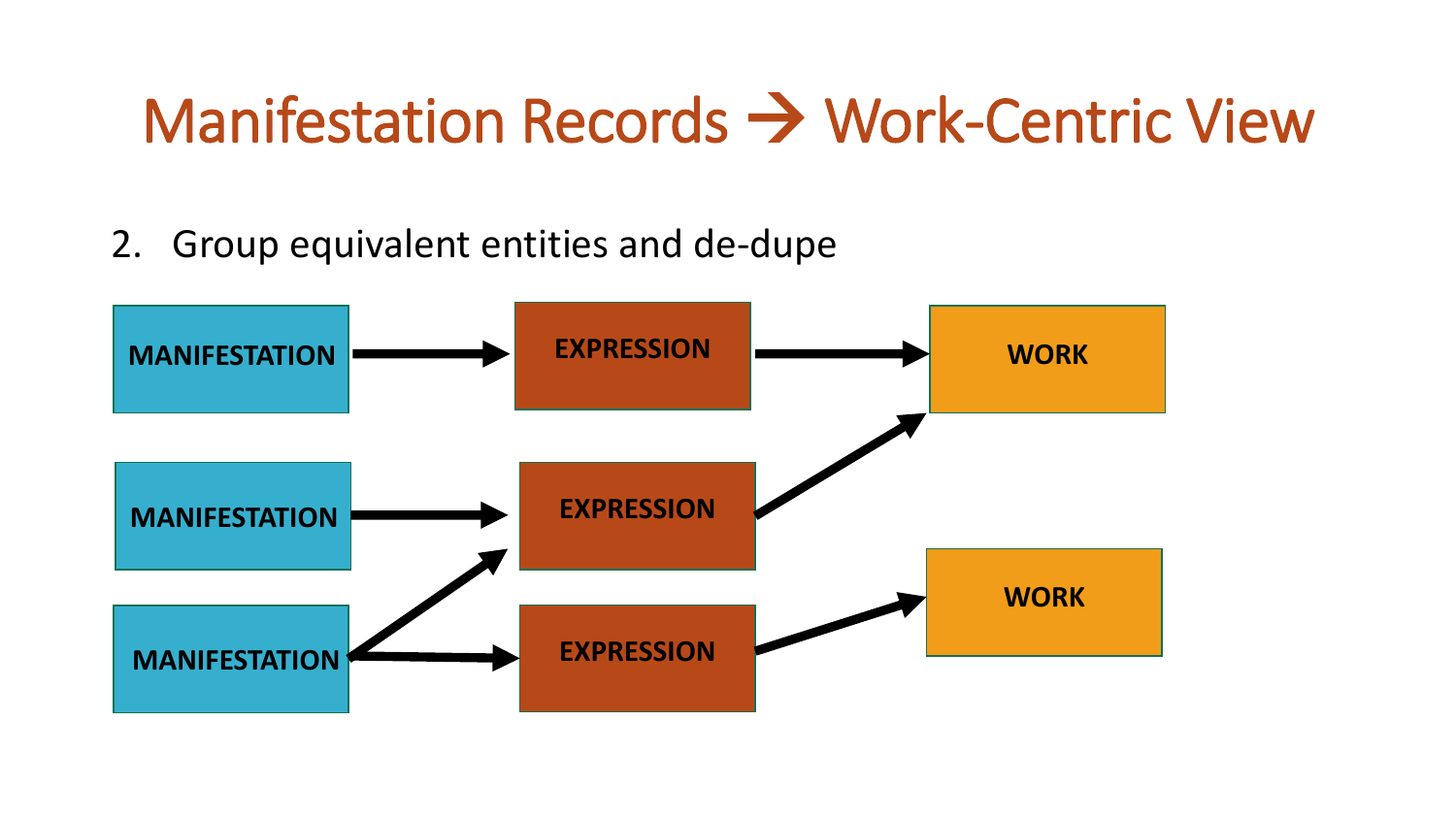2. Group equivalent entities and de-dupe

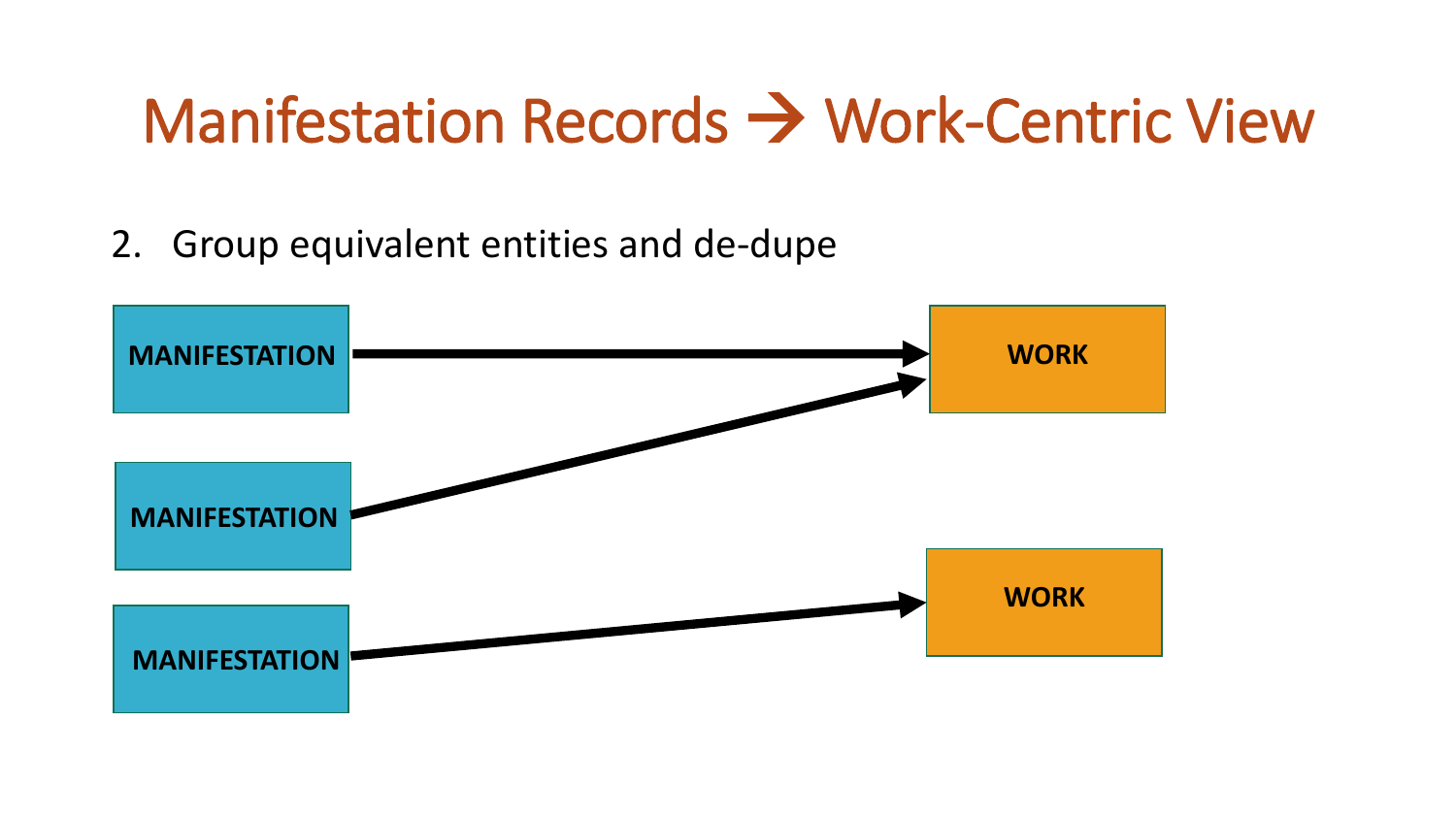### LC FRBR Display Tool

Matches works based on

### author + title: 100/110/111 + 240/243/245

title: 130/240/243/245

<http://www.loc.gov/marc/marc-functional-analysis/tool.html>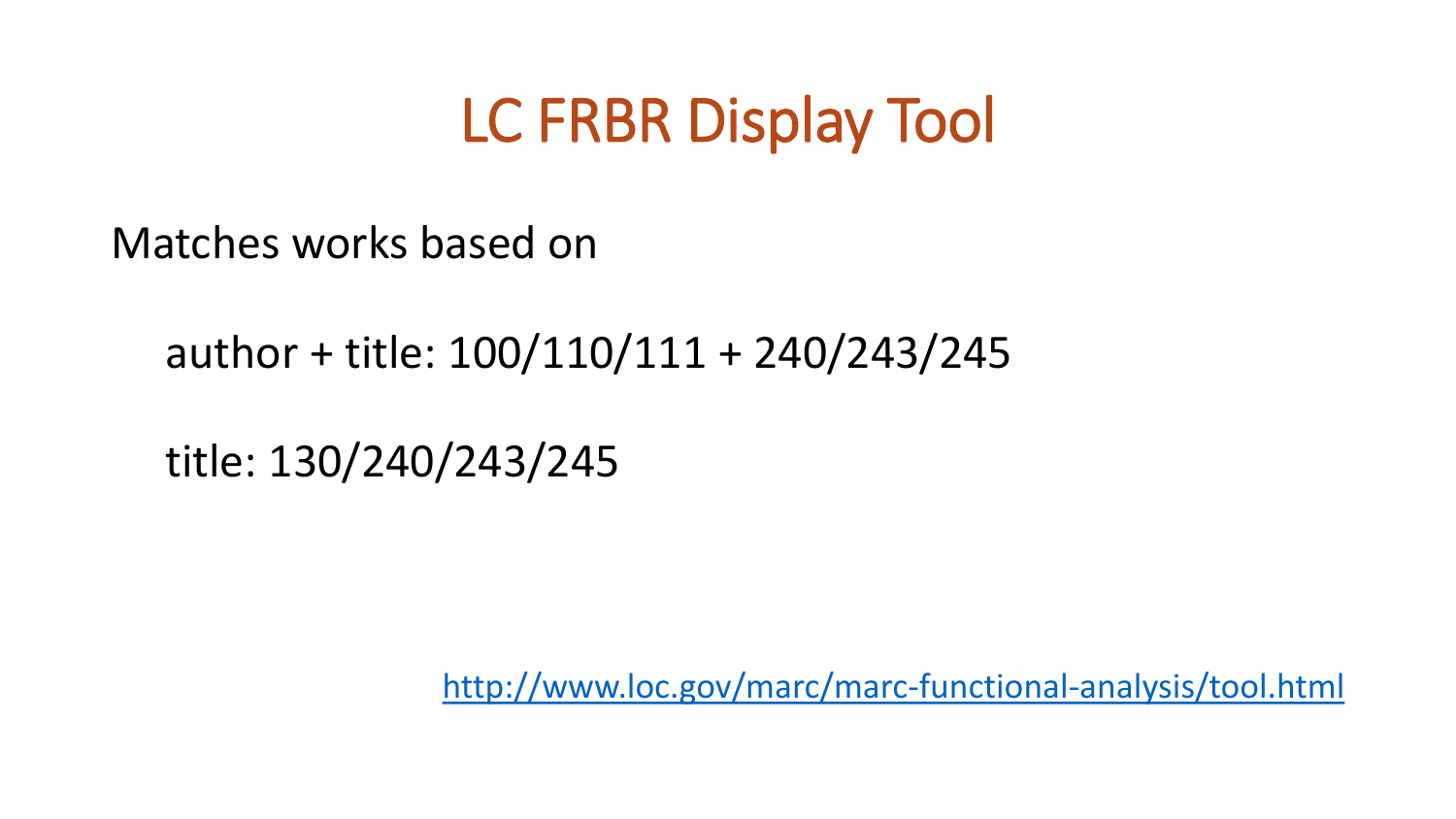### LC FRBR Display Tool

• Author: Not entered under author

#### • Work: Pride and prejudice

- $\bullet$  Form: moving image
	- Edition: 10th anniversary limited collector & apos; s ed.
		- Title: Pride and prejudice
		- Statement of responsibility: a co-production of BBC Television and BBC Worldwide /
		- Imprint: A& E Television Networks, 2006
		- Physical Description: 3 videodiscs (300 min.) : sd., col. ;  $4 \frac{3}{4}$  in.  $+ 1$  book (117 p.)
		- ISBN: 0767089820 (DVD set)
		- ISBN:  $014025157X$  (book)
		- Publisher Number: AAE-75368 A&amp:E Home Video (set)
- Form: moving image English
	- $\bullet$  Edition:
		- Title: Pride and prejudice
		- Statement of responsibility: Metro-Goldwyn-Mayer ; directed by Robert Z. Leonard ;
		- Imprint: MGM/UA Home video, 1990
		- Physical Description: 1 videocassette  $(118 \text{ min.})$ : sd., b&w;  $1/2$  in.
		- $\bullet$  ISBN 079280385 $x$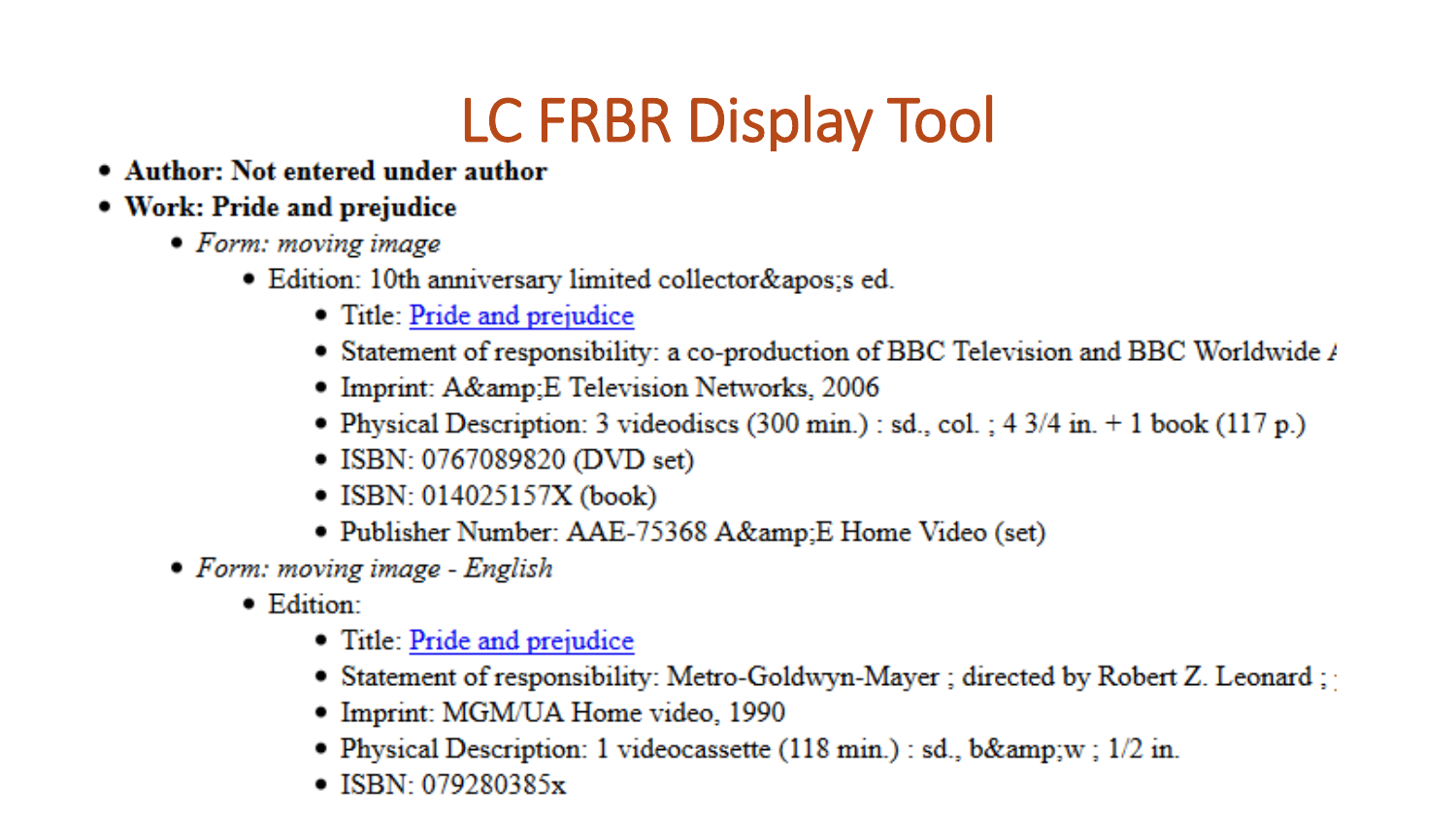## OCLC FRBR Work-Set Algorithm

| <b>Key Type</b>                               | <b>Occurrences</b>  | <b>Example</b>                                  |
|-----------------------------------------------|---------------------|-------------------------------------------------|
|                                               |                     |                                                 |
| <author>/<title></title></author>             | 97,961,220 (70.65%) | bjorling, jussi\1911 1960/opera arias and duets |
| <uniform title=""></uniform>                  | 1,569,352 (1.13%)   | 10 commandments                                 |
| / <title>/[one or more <name>]</name></title> | 26,559,404 (19.16%) | /bergler/bergler, friedrich                     |
| / <title>/<oclc number=""></oclc></title>     | 12,559,537 (9.06%)  | /britain and antarctica/289903387               |

- 1. Author + title: 1xx + 240/245
- 2. Uniform title: 130
- 3. Title + name(s): 245 + 7xx
- 4. Title + OCLC number: 245 + 001 (singleton)

<http://oclc.org/research/activities/frbralgorithm.html>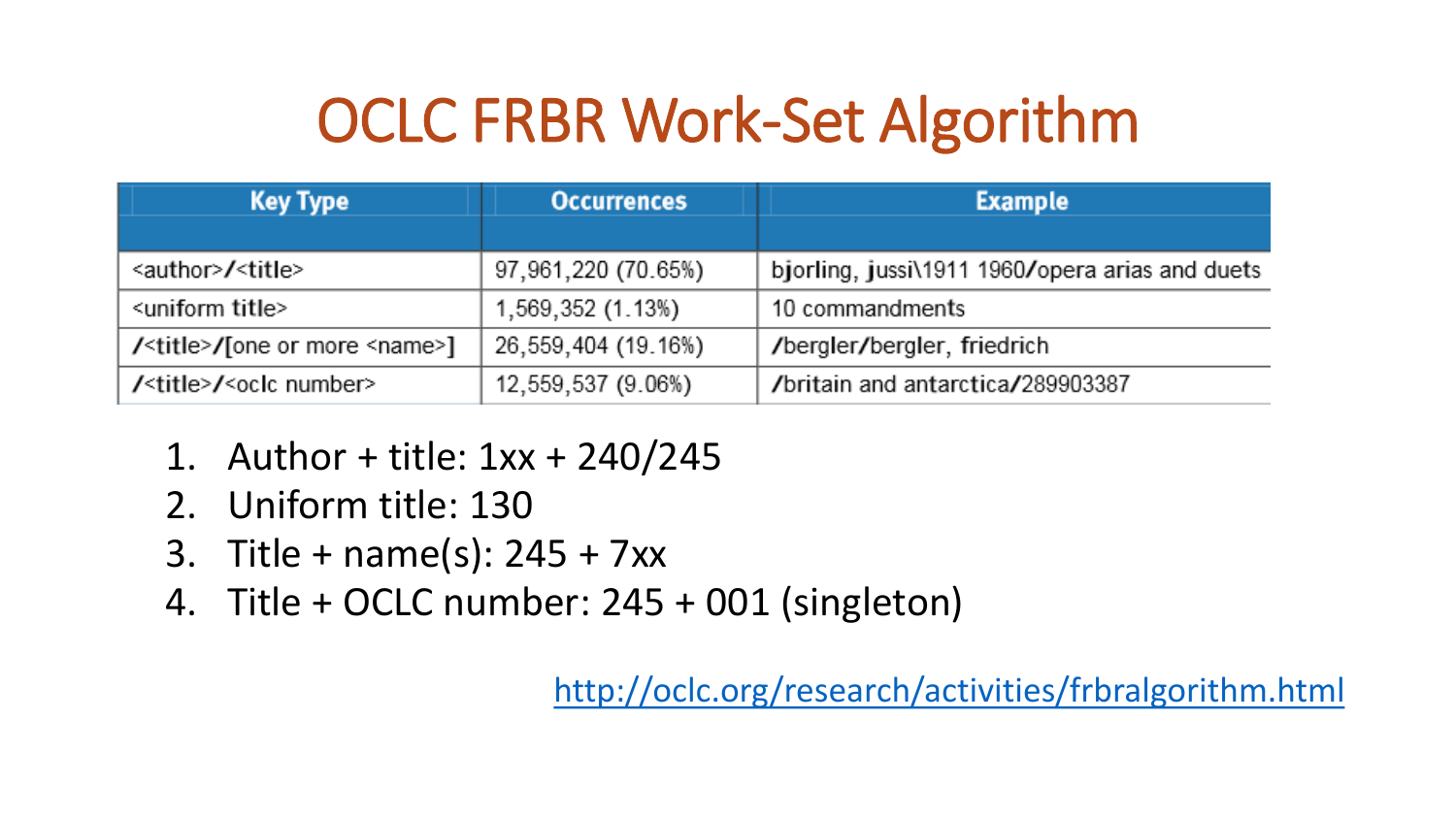## OCLC FRBR Work-Set Algorithm

| <b>Key Type</b>                               | <b>Occurrences</b>  | <b>Example</b>                                  |
|-----------------------------------------------|---------------------|-------------------------------------------------|
|                                               |                     |                                                 |
| <author>/<title></title></author>             | 97,961,220 (70.65%) | bjorling, jussi\1911 1960/opera arias and duets |
| <uniform title=""></uniform>                  | 1,569,352 (1.13%)   | 10 commandments                                 |
| / <title>/[one or more <name>]</name></title> | 26,559,404 (19.16%) | /bergler/bergler, friedrich                     |
| / <title>/<oclc number=""></oclc></title>     | 12,559,537 (9.06%)  | /britain and antarctica/289903387               |

130 Star wars, episode I, the phantom menace (Motion picture)

Pulp fiction + Quentin Tarantino; Andrzej Sekula; Bob Weinstein …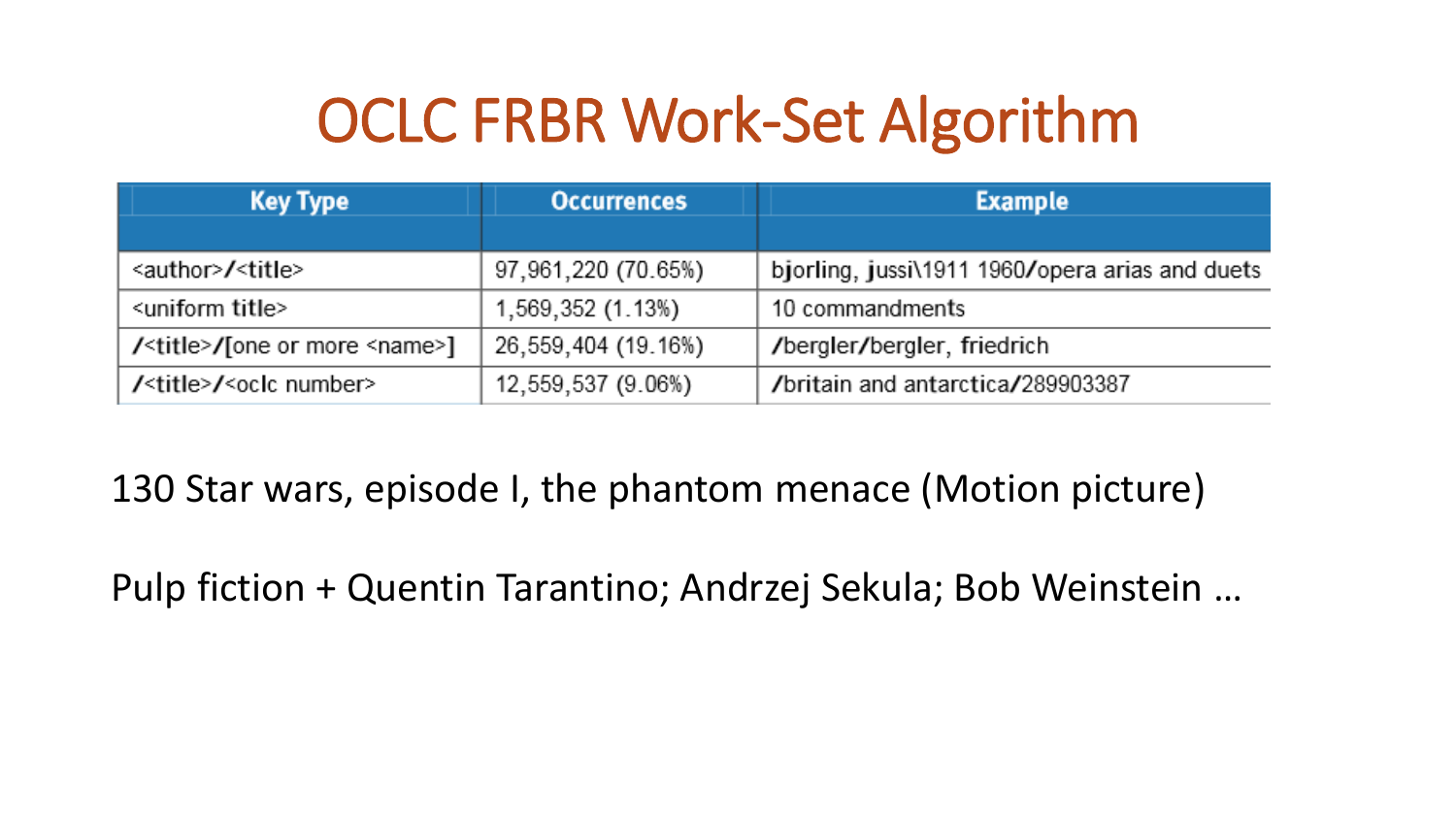### OCLC FRBR Work-Set Algorithm

| <b>Record Number</b> | <b>Names</b>      | <b>Key</b>              |
|----------------------|-------------------|-------------------------|
|                      |                   |                         |
| Record 1             | "smith" and "doe" | /day in the park/smith  |
| Record 2             | "doe" and "jones" | /day in the park/smith  |
| Record 3             | "jones"           | /day in the park/smith  |
| Record 4             | "harvey"          | /day in the park/harvey |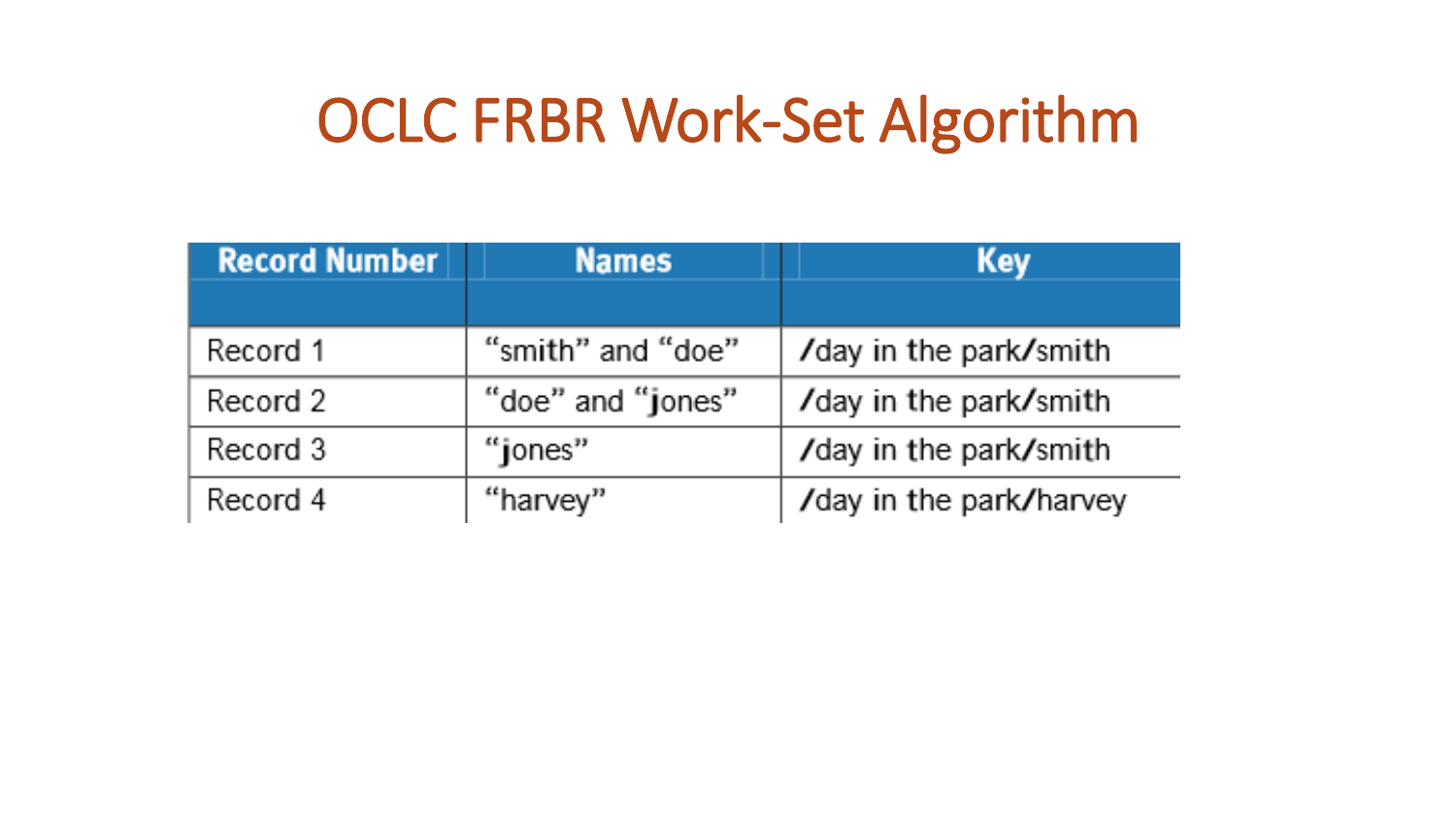### marc2frbr Conversion Tool (Norway)

- 1. Identify the various entities described in the record
- 2. Select the fields that describe each entity
- 3. Find the relationships between entities
- 4. Support normalization by finding and merging equivalent records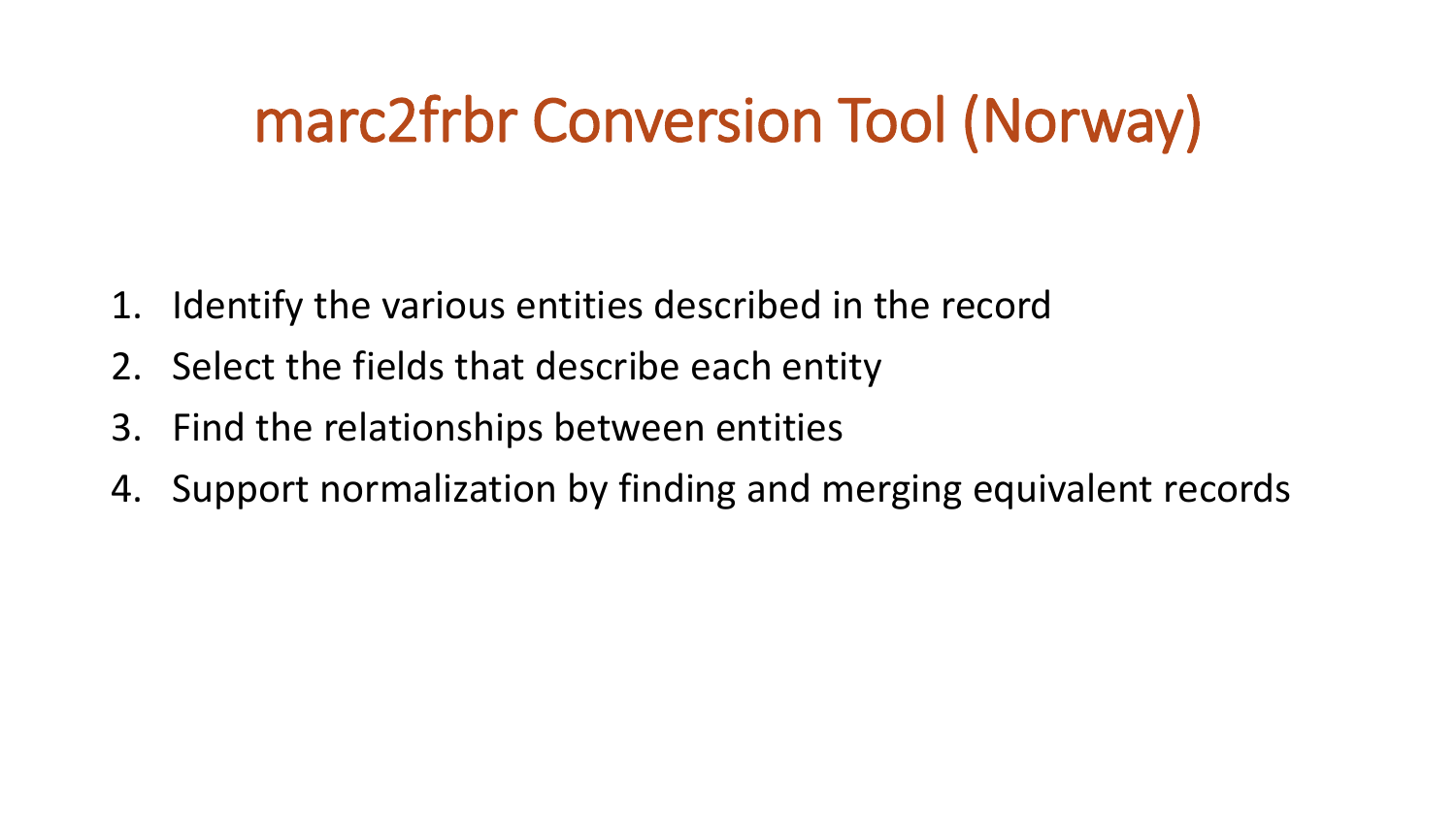### INESC-ID, Portugal

String similarity rather than exact string matching

- 1. Character-based: good for typographic errors
- 2. Token-based: good for variation in arrangement of words ("Smith, June" vs. "June Smith")
- 3. Phonetic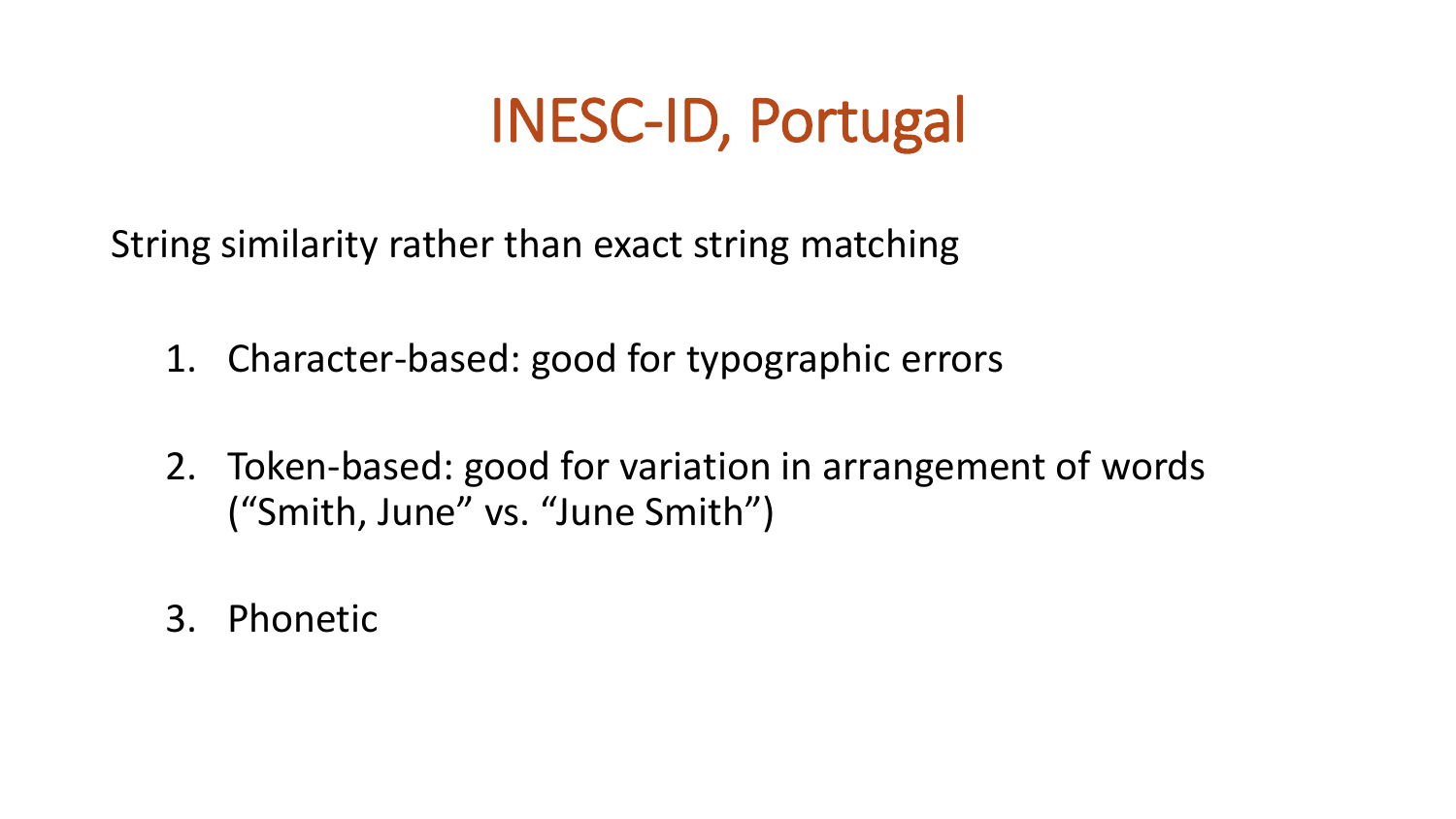## Challenges

• Data is incomplete, inconsistent, inaccurate or missing

• Data is in free text (e.g., roles, relationships)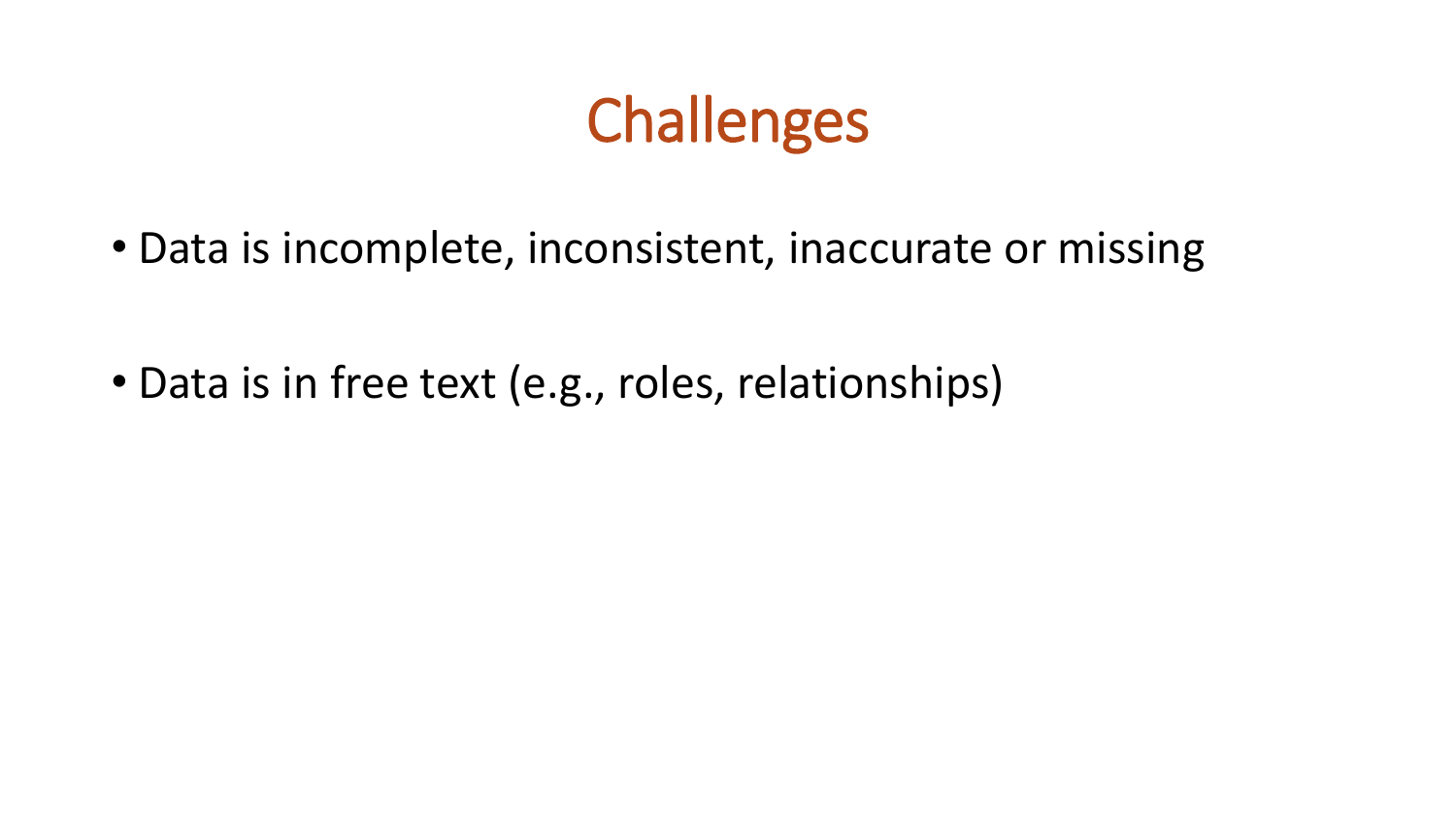### Things That are Hard to Get Out

- Expressions
	- OCLC found it impossible to accurately identify expressions based just on MARC records; it is necessary to examine some items
- Multiple works within a single manifestation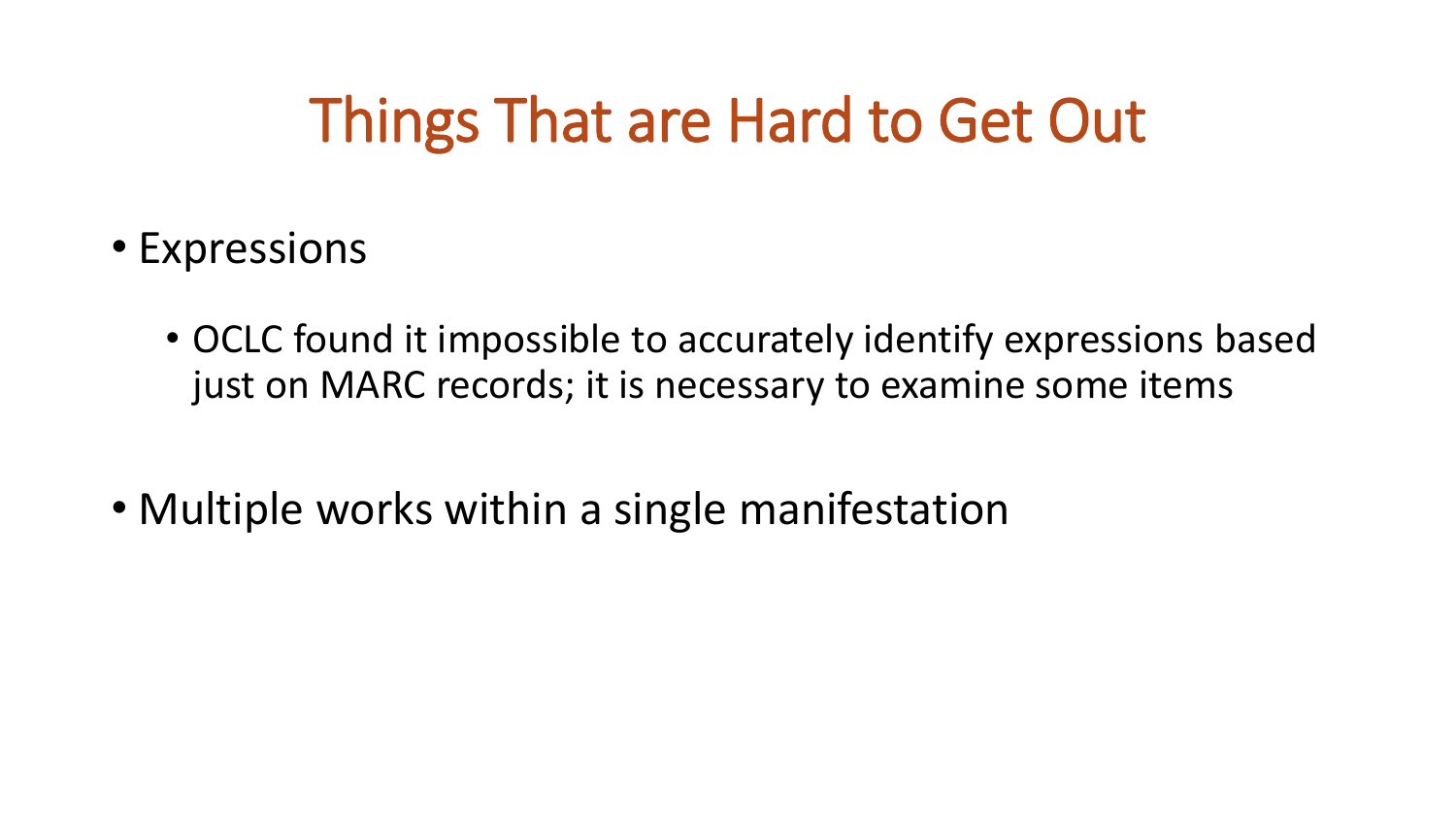## Challenges for Moving Images

- Algorithms that identify and cluster works function better when they have more than one match point  $(1xx + 240/245)$ or an authoritative match point (130)
- Many moving image records have no 1xx fields
	- Add more moving image preferred/uniform titles!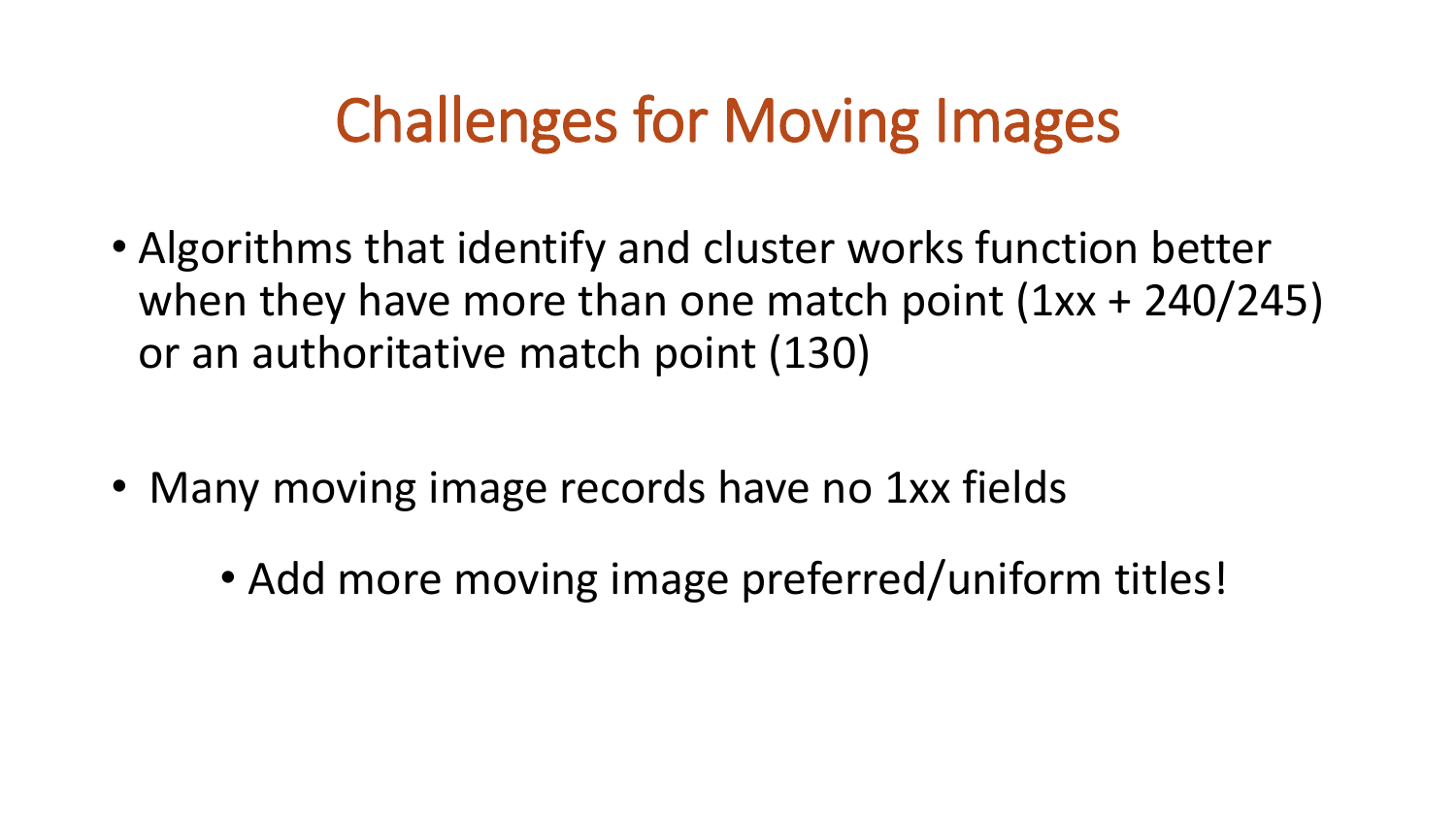### More Match Points for Moving Images?

• Title

• Original date

• Director